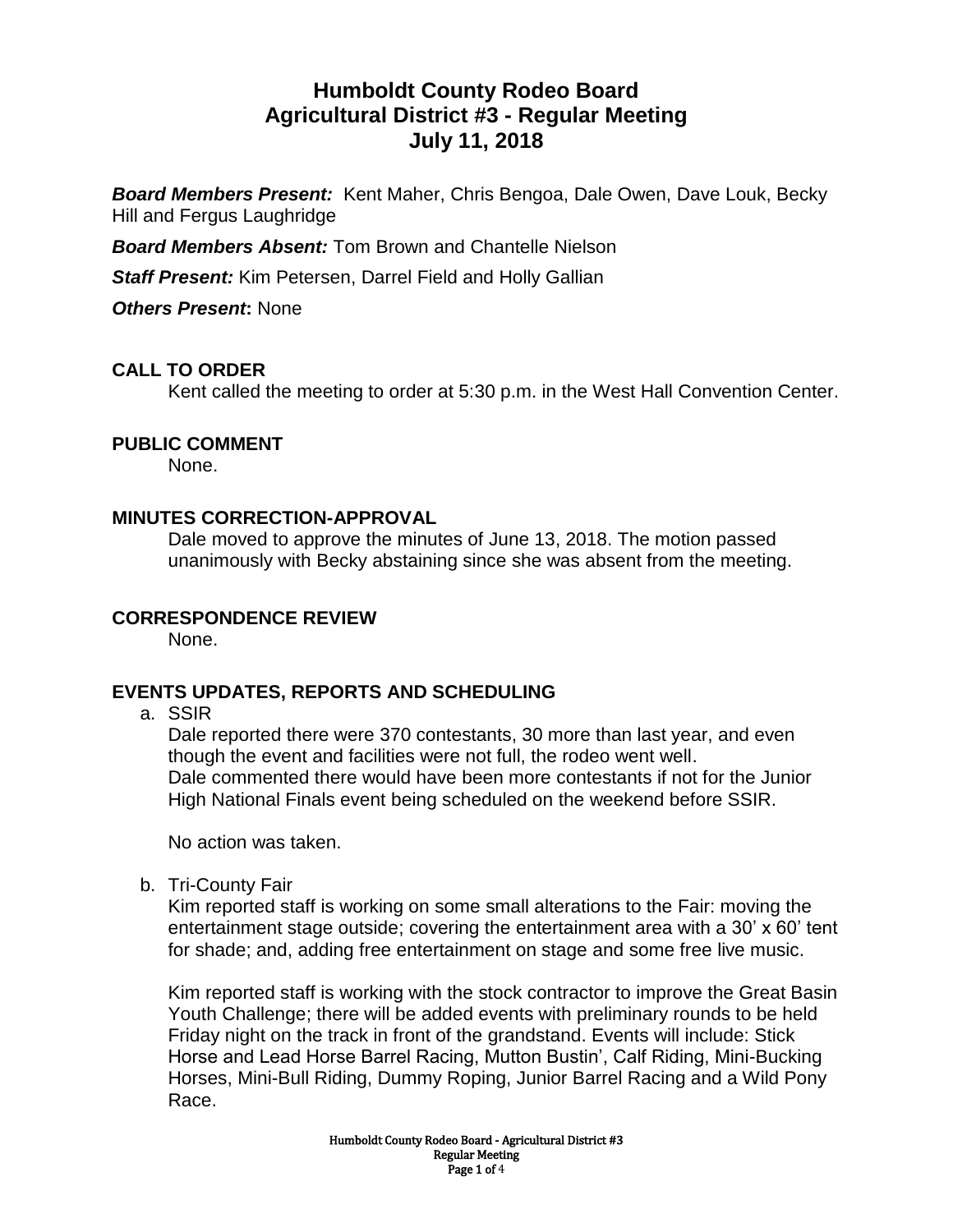Kim and Manuel will set the events up to run concurrently, dividing the track into three sections.

No action was taken.

Trevor Baker addressed the board on behalf of the Tri-County Junior Livestock Show and Sale and asked the board to consider a Champion Drive during the Rodeo. The top two contestants in each Show and Sale class will drive their entries in front of the grandstands while being judged by the Show and Sale representative. Each class may take up to 15 minutes providing they are properly organized. Classes will most likely consist of beef, swine, lambs, sheep and possibly goats.

Kim commented the safety of the animals is a concern, but problems can be eliminated with the proper organization.

Members of the board noted that performing in front of the rodeo crowd will be good for the contestants and for the program.

The consensus of the board is that the Show and Sale group should proceed with the plan. Trevor said he will work with staff to see that the event is well coordinated and will be safe for the animals and contestants.

No action was taken.

Fergus asked that a schedule be prepared for the times an ambulance presence will be needed at the Labor Day events. Humboldt General Hospital EMS will also be involved with the Burning Man event during the same time period.

Ken Tipton agreed to serve as the 2018 Parade Grand Marshall.

c. Ranch Hand Rodeo No report.

No action was taken.

d. New Years Eve Events

Kim introduced Jess Jones who produced a Bronc Bash on New Years Eve last year. The event was well received in Winnemucca, having moved from an Elko County venue to the Events Complex facility. On January 3, 2018, Jess requested to book the event for New Years Eve 2018.

Kim reported that Mitch Pollock had asked to be heard by the board about possibly booking the facility for another event on New Years Eve 2018. The Director noted the policy clearly grants preference to existing or previously held events if the promoter requests rescheduling the event in a timely fashion.

Chris commented that the policy is clear with regard to this matter and the Jones Bronc Bash event should have preference.

Humboldt County Rodeo Board - Agricultural District #3 Regular Meeting Page 2 of 4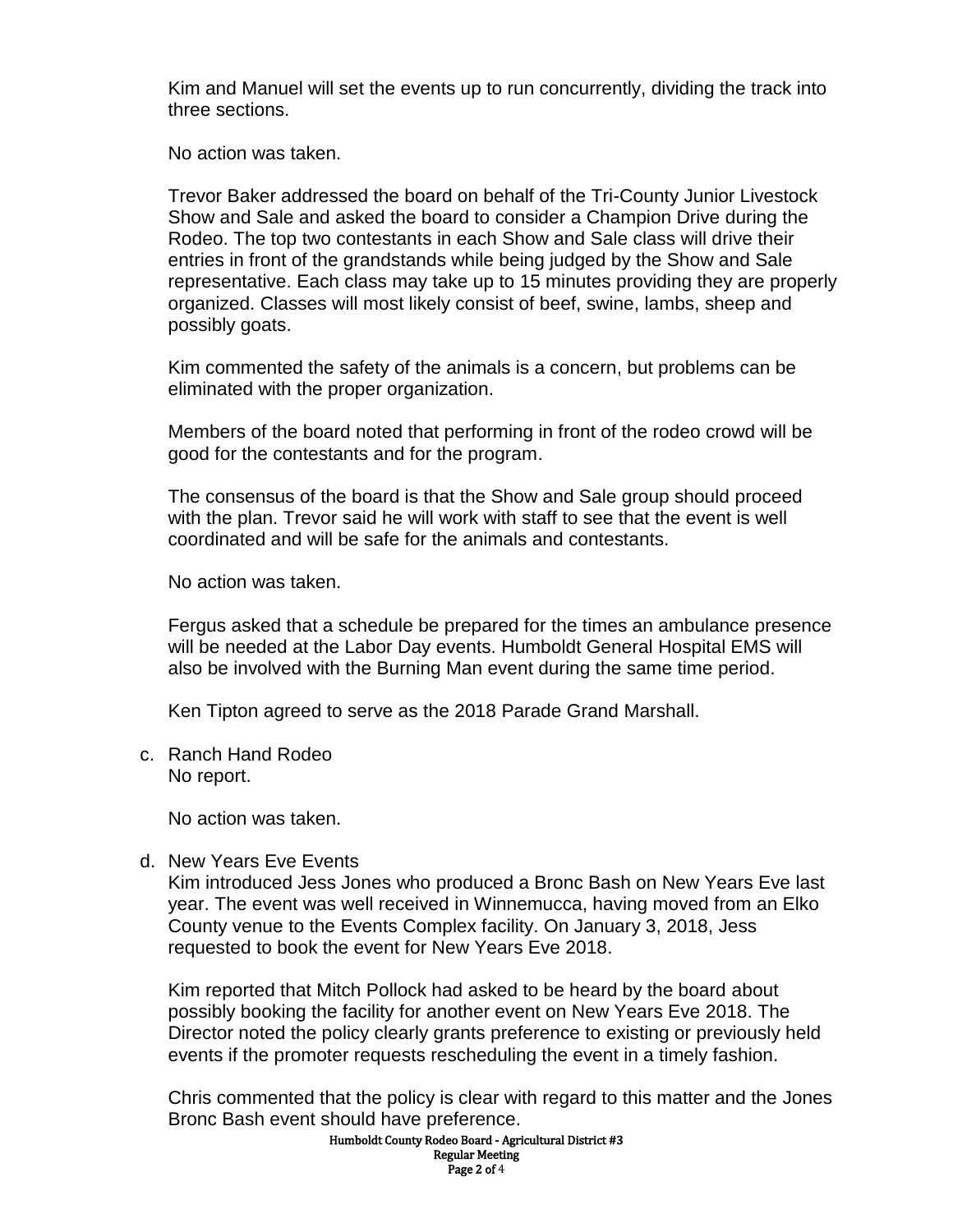Dave moved to authorize staff to continue the reservation process with Jess Jones for the 2018 New Years Eve Bronc Bash event. The motion passed unanimously.

### **WINNEMUCCA EVENTS COMPLEX (WEC)**

New swamp coolers will be installed in the Exhibit Hall next week.

a. RV spaces and covered stalls

Kim noted that the project is complete, and staff is compiling reports on the project and will have a full report at the next meeting.

No action was taken.

### **2017–2018 BUDGET REVIEW–MODIFICATION-APPROVAL**

No report.

No action was taken.

## **2018–2019 CAPITAL PROJECTS**

Staff is working to compile reports on future capital projects. Kim will have a full report at the next meeting.

No action was taken.

### **FAIRGROUNDS REPAIRS-MAINTENANCE**

Dale commented that the event center roping box needs some work. Kim said he will see that it is repaired.

Dale commented that the lighting in the warm up arena is not very good. Kim advised the lighting is scheduled to be upgraded to LED's.

Kim commented that more bleachers will be needed in the new pavilion. He is working on the cost and plans to include it in the 2018-2019 capital projects budget.

Becky commented that the small warm up arena west of the new pavilion is very rocky. Kim said picking up rocks is scheduled for next week.

No action was taken.

////////// ///////// **VOUCHERS-EXPENDITURES APPROVAL**